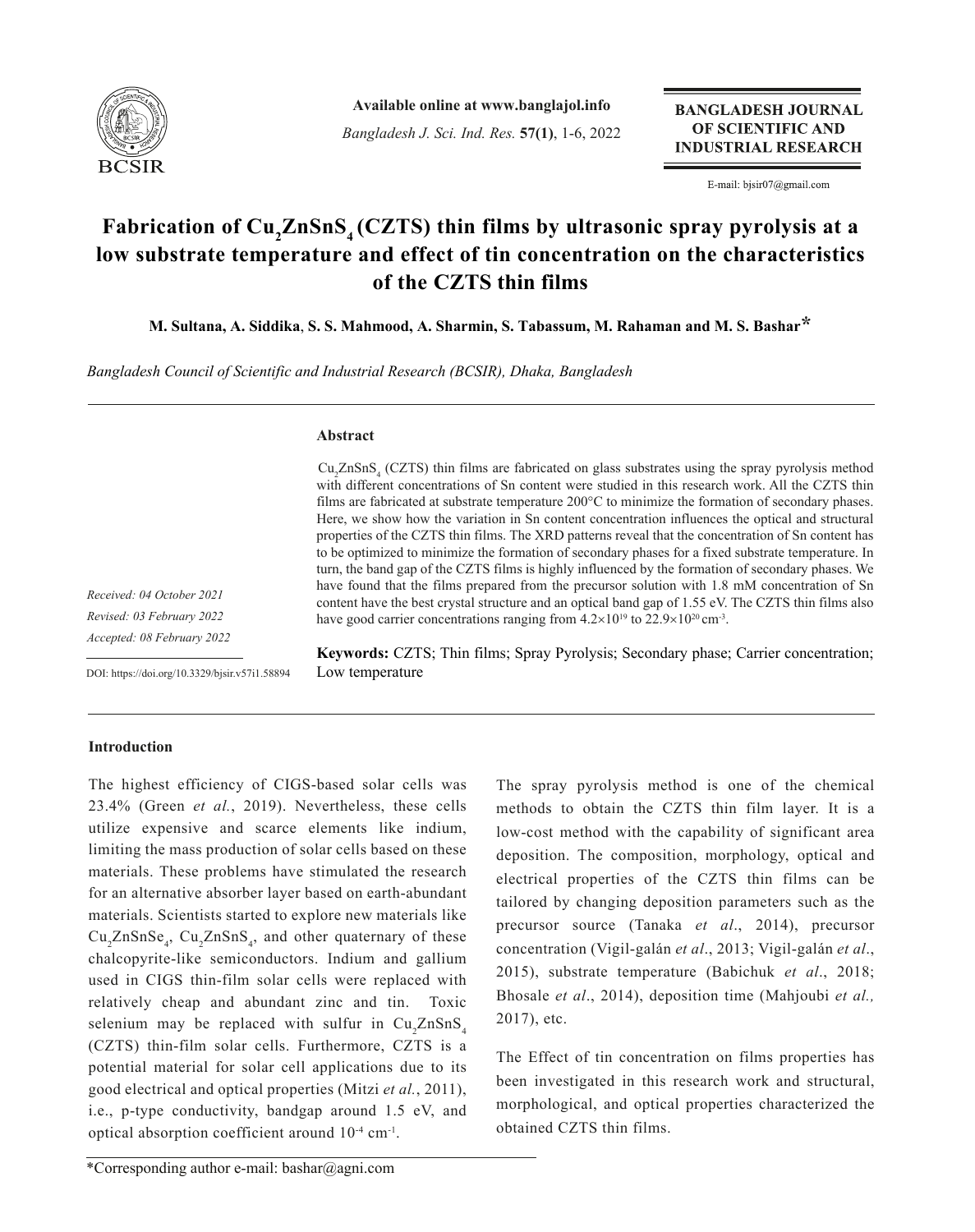## **Experimental**

CZTS thin film deposition was performed by a pneumatic spray pyrolysis method in an air atmosphere with an ultrasonic spray nozzle. A precursor solution consisting of CuCl<sub>2</sub>.2H<sub>2</sub>O, ZnCl<sub>2</sub>, SnCl<sub>4</sub>.5H<sub>2</sub>O, and thiourea (with an intentional concentration in excess) was dissolved in distilled water. This solution was sprayed onto soda-lime glass substrates heated at 200 °C. The nozzle to substrates distance was around 25 cm, and a tota l100 ml solution was sprayed continuously at a flow rate of 0.01ml/ sec. Air was used as the carrier gas during the spray deposition. To investigate the influence of the tin concentration on the properties of CZTS thin films, it was changed from 0.5to 2.4 mM. The samples were denoted as S1 for tin concentration 0.5 mM, S2 for tin concentration 1.6 mM, S3 for tin concentration 1.8m M, S4 for tin concentration 2mM, and S5 for tin concentration 2.4 mM.

All the spray deposited thin films were exhibited low-temperature annealing at 270 °C for 40 min, followed by high-temperature annealing at 550 °C for 40 min. Annealing was carried in an  $N_2$ environment without any sulfur or tin powder.

## *Characterization techniques*

The structural as well as phase identification measurements were carried out by an X-ray Diffractometer (GBC-XRD, EMMA) with a step size of 0.02 deg. Using a Cu Kα1 ( $\lambda$ =1.54062Å) radiation source operated at 35.5 kV and 28 mA. Elemental analysis of the CZTS thin films was done by a Scanning Electron Microscope (SEM) with dispersive electron X-ray (EDX) (Carl Zeiss, EVO 18). The optical transmittance measurements were made using a UV-VIS-NIR (Hitachi, UH4150) spectrophotometer coupled with an integrating sphere. Using a Stylus Profilometer (Bruker, DektakXT-A) thickness of the thin films was measured. Electrical properties were measured using a Hall Effect Measurement System (Ecopia, HMS-3300 with AHT55T3).

## **Results and discussion**

The X-ray diffraction patterns of CZTS films synthesized with various tin concentrations are shown in Fig. 1. As can be seen, peaks are assigned to (112), (204), and (312) planes of the CZTS kesterite phase (according to the card JCPDS 26-0575), with (112) plane as preferential orientation in all diffraction patterns (Kumar *et al.*, 2009; Daranfed *et al.*, 2012). Peak intensities in an XRD spectrum are the result of total reflection from each crystal plane. Hence, it can be summarized from Fig. 1, initially the crystallinity of the thin films increases (from S1 to S3) with a tin concentration in the precursor solution and then again decreases for S4 and S5. Sample S3 has the highest intensity of kesterite phase with (112) plane as a preferential orientation.

In a quaternary compound, such as CZTS, it is hard to avoid secondary phases formation regardless of the deposition method. From Fig. 1, it can be easily observed that S1 and S5 films have lower intensity of kesterite phases compared to other secondary phases. Along with the CZTS kesterite phase, S1 film with 0.5mM tin concentration contains  $Cu<sub>3</sub>SnS<sub>4</sub>$  (JCPDS card no. 36-0218) and  $Cu<sub>x</sub>S$  (JCPDS Card no. 36-0380) phases. Whereas, in the case of S5 with tin concentration 2.4mM, ZnS (JCPDS card no. 10-0434) is the dominant secondary phase. It reveals that Sn concentration has to be optimized to improve the crystallinity of CZTS thin film and reduce the presence of impurity phases.

The crystallite size, *D*, for the fabricated CZTS thin films are calculated by using Scherrer's formula (Bashar *et al.*, 2019):

$$
D = 0.9\lambda / \beta \cos \theta \tag{1}
$$

where,  $\lambda$  (= 1.54062 Å) is the wavelength of the X-ray beam,  $\theta$  is diffraction angle and  $\beta$  is the full width at half maximum (FWHM) of the diffraction peak.

To estimate the number of defects in the sample, the dislocation density  $(\delta)$  is calculated for the samples by using the relation (Bashar *et al.*, 2019):

$$
\delta = n/D^2 \qquad (2)
$$

where  $D$  is the crystallite size,  $n$  is a factor, which is considered almost equal to unity for minimum dislocation density. To determine the crystal imperfection and distortion induced in the samples lattice strain  $(\varepsilon)$ , which is caused by the variable displacement of the atoms with respect to their reference-lattice positions, is also calculated using the Williamson-Hall formula (Bashar *et al.*, 2019):

$$
\varepsilon = -\frac{\beta_{hu}}{4\tan\theta} \tag{3}
$$

where *θ* and *β* have their usual significances. All these structural parameters are listed in Table I. This reveals the apparent variation in crystallite size, dislocation density, and strain value of the CZTS thin films with Sn concentration in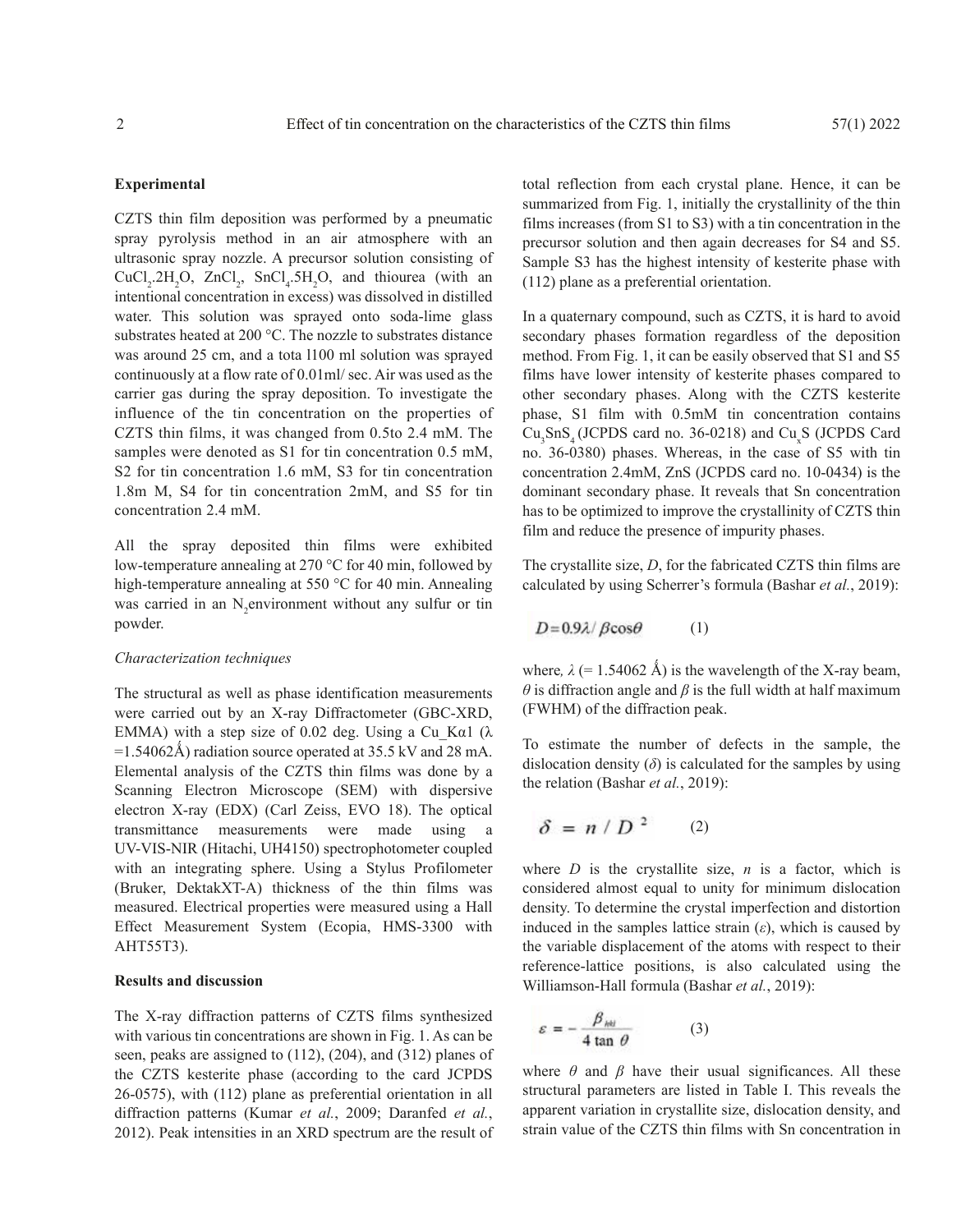

**Fig. 1. XRD patterns of CZTS thin films deposited with different tin concentration**



**Fig. 2. Absorption coefficient as a function of photon energy for films with different tin concentration**

the spray solution. Sample S3 has the largest crystallite size. Within a single crystallite, all the crystal planes are oriented in the same direction. Thus, larger crystallite size may have facilitated more significant peak intensity in the XRD spectra (Fig. 1). When the Sn concentration is more than 1.8 mM, the crystallite size of the CZTS thin film decreases. The dislocation density and strain are minima for sample S3.

The optical absorption coefficient  $(\alpha)$  was determined from the transmittance spectra of CZTS thin films with different tin concentrations. Variation in absorption coefficient with



**Fig. 3. (αhν)<sup>2</sup> as a function of photon energy for films with different tin concentration**



**Fig. 4. Variation of band gap as a function of tin concentration in precursor solution**

photon energy for different tin concentrations is presented in Fig. 2. Optical band gap values of the thin films are estimated, as shown in Fig. 3 from the plot of  $(ahv)^2$  as a function of photon energy hν, according to the Tauc formula for direct bandgap semiconductor (Bashar *et al.*, 2020).

$$
(\alpha h v)^2 = B (h v - E_g) \tag{4}
$$

Where  $\alpha$  is the absorption coefficient, B is a constant,  $E_{\rm g}$  is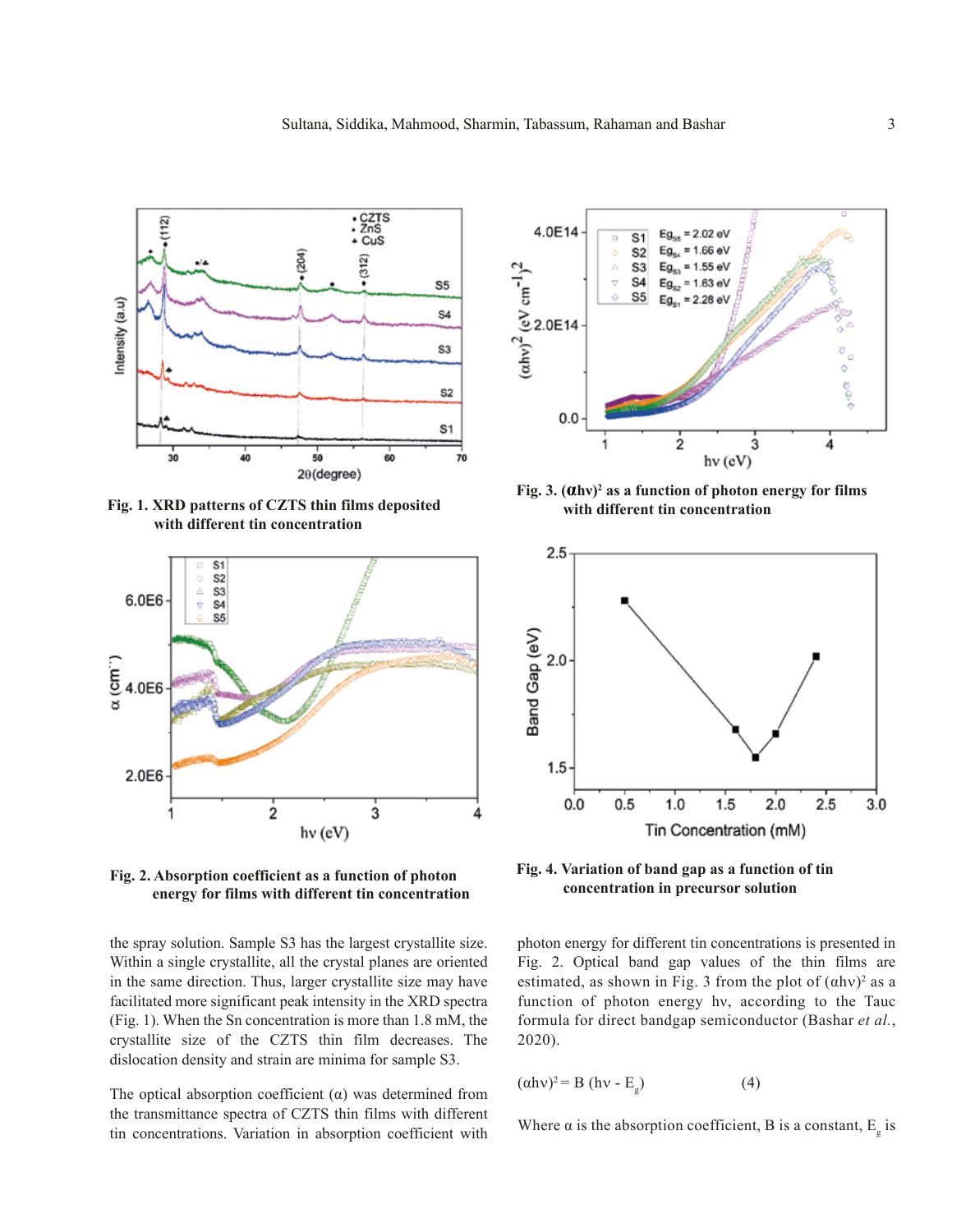| Sample<br>Name | Sn<br>Conc.<br>(mM) | <b>FWHM</b><br>$\beta$ (°) | $D(\AA)$ | $(10^{-5}$ nm <sup>-2</sup> ) | ε      |
|----------------|---------------------|----------------------------|----------|-------------------------------|--------|
| S <sub>1</sub> | 0.5                 | 0.276                      | 296.868  | 1.135                         | 0.0189 |
| S <sub>2</sub> | 1.6                 | 0.292                      | 280.602  | 1.270                         | 0.0200 |
| S <sub>3</sub> | 1.8                 | 0.263                      | 311.542  | 1.030                         | 0.0181 |
| S <sub>4</sub> | 2.0                 | 0.378                      | 216.761  | 2.128                         | 0.0259 |
| S <sub>5</sub> | 2.4                 | 0.392                      | 209.020  | 2.289                         | 0.0292 |

**Table I. Structural parameters of CZTS thin films**

**Table II. Stoichiometric ratio of the spray deposited CZTS thin films**

| Sample<br>name | Tin<br>conc.<br>(mM) |       | Composition of elements in atomic % | Atomic ratio |              |                  |
|----------------|----------------------|-------|-------------------------------------|--------------|--------------|------------------|
|                |                      | Cu/Zn | Cu/Sn                               | Zn/Sn        | $Cu/(Zn+Sn)$ | Cu:Zn:Sn:S       |
| S1             | 0.5                  | 0.855 | 26.701                              | 31.236       | 0.83         | 26.8:31.3:1:19.9 |
| S <sub>2</sub> | 1.6                  | 1.824 | 1.298                               | 0.711        | 0.76         | 1.9:1:1.5:9.8    |
| S <sub>3</sub> | 1.8                  | 1.703 | 1.290                               | 0.757        | 0.73         | 1.8:1:1.4:2.9    |
| S4             | 20                   | 0.941 | 0.469                               | 0.499        | 0.31         | 1:1.1:2.2:2.3    |
| S5             | 2.4                  | 0.904 | 0.308                               | 0.341        | 0.23         | 1:1.2:3.3:2      |

**Table III. Electrical properties of the spray deposited CZTS thin films**

| Sample         | Sn Conc. | $\rho$ ( $\Omega$ cm) $\times 10^{-3}$ | $\mu$ (cm <sup>2</sup> /Vs) | Carrier density<br>$\rm (cm^{-3})\times 10^{20}$ |
|----------------|----------|----------------------------------------|-----------------------------|--------------------------------------------------|
| S1             | 0.5      | 2.299                                  | 1.186                       | 22.89                                            |
| S <sub>2</sub> | 1.6      | 5.428                                  | 4.257                       | 2.70                                             |
| S3             | 1.8      | 6.746                                  | 2.197                       | 4.21                                             |
| S4             | 2.0      | 2.193                                  | 0.492                       | 57.89                                            |
| S5             | 2.4      | 93.51                                  | 1.605                       | 0.42                                             |

the optical gap energy, ν is incident photon energy, and h is the Plank's constant.

The variation of the deduced optical band gaps with tin concentration is reported in Fig. 4. S2, S3, and S4 have band gaps within a range of 1.5-1.6 eV, which is in good agreement with CZTS band gap values reported by other authors (Daranfed *et al.*, 2012; Diwate *et al.,* 2017). S3 has the lowest band gap 1.55 eV, which is close to the stoichiometric value of CZTS. XRD patterns also show that S3 has a higher intensity of kesterite phases and lower intensity of other secondary phases. In comparison, S1 and S5 have wider band gaps. The presence of secondary phases in S1 and S5 was demonstrated from XRD patterns, which may cause the enlargement of the optical band gap. Also, the large optical band gap of the thin films may be a result of their composition.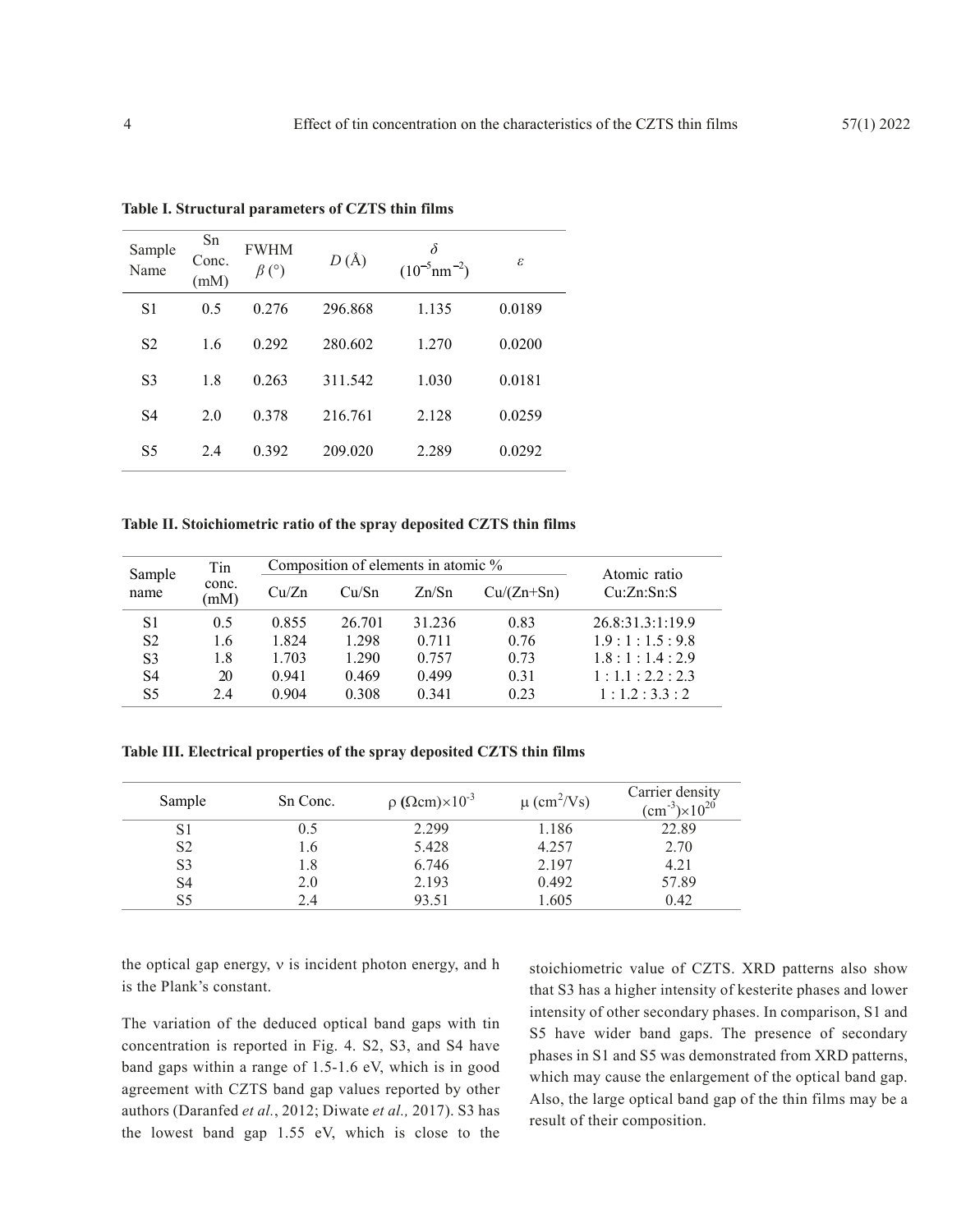The EDX results are presented in Table II. Regarding the stoichiometric ratio of CZTS thin films, sample S3 provides the best EDX result. This EDX result is also in good agreement with XRD patterns and optical data analysis. Table II reveals the presence of a lower concentration of Cu and Zn in the CZTS thin films. Hence, optimization of Cu and Zn concentration may give single-phase CZTS.

To study the electrical properties of the CZTS thin films, we carried out a Hall measurement of the samples at room temperature. Table III summarizes the electrical resistivity, mobility, and carrier concentration values for five CZTS thin film samples. It can be observed from Table III, and all the films have high carrier concentration compared to the CZTS thin films reported in (Vigil-galán *et al.,* 2013; Diwate*et al.,* 2017).

## **Conclusion**

In summary, CZTS absorption layers were fabricated by the spray pyrolysis method. Shallow and high concentrations of Sn content lead to the formation of secondary phases. It has been found that the spray pyrolysis solution with Sn concentration 1.8 mM (S3) has the highest structural quality of the CZTS film due to a minimum content of secondary phases. The band gap of the CZTS thin film is 1.55 eV. The elemental analysis also reveals that the sample has an atomic ration of 1.8:1:1.4:2.9, which shows minimum deviation from the standard stoichiometric ratio (2:1:1:4 for Cu, Zn, Sn and S) compared to other samples. Whereas CZTS films with low and high Sn content have secondary phases related to copper, and Zn compounds give a higher optical bandgap. The main result presented in this work concerning the evolution of secondary phases in the CZTS with the variation of Sn content in the spray solution. All the CZTS thin films have good electrical properties. The elemental analysis also shows that the CZTS thin films are Cu poor. Future work will also study the optimization of Cu and Zn content for single-phase CZTS thin film.

## **References**

- Green MA,Yoshita M, Dunlop ED, Levi DH and Baillie AWYH (2019), Solar cell efficiency tables (version 54), *Prog. Photovolt.: Res. Appl.* **27:** 565–575, DOI: https://onlinelibrary.wiley.com/doi/10.1002/pip.3171.
- Mitzi DB, Gunawan O, Todorov TK, Wang K and Guha S (2011), The path towards a high-performance

solution-processed kesterite solar cell, *Sol. Energy Mater. Sol. Cells*, **95:** 1421-1436, DOI: https://doi.org/10.1016/j.solmat.2010.11.028.

- Tanaka K, Kato M and Uchiki H (2014),Effects of chlorine and carbon on Cu<sub>2</sub>ZnSnS<sub>4</sub> thin film solar cells prepared by spray pyrolysis deposition, *J. Alloys Compd.*, **616:** 492–497, DOI: https://doi.org/10.1016/j.jallcom.2014.07.101.
- Vigil-galán O, Espíndola-rodríguez M, Courel M, Fontané X, Sylla D, Izquierdo-Roca V, Fairbrother A, Saucedo E and Pérez-Rodríguez A (2013), Secondary phases dependence on composition ratio in sprayed  $\text{Cu}_2\text{ZnSnS}_4$ thin films and its impact on the high power conversion efficiency, *Sol. Energy Mater. Sol. Cells,* **117:** 246–250, DOI: https://doi.org/10.1016/j.solmat.2013.06.008.
- Vigil-galán O, Courel M, Espindola-rodriguez M,Jiménez-olarte D, Aguilar-FrutisM. and Saucedo E. (2015), Electrical properties of sprayed  $Cu<sub>2</sub>ZnSnS<sub>4</sub>$  thin films and its relation with secondary phase formation and solar cell performance, *Sol. Energy Mater. Sol. Cells*, **132:** 557–562, DOI: https://doi.org/10.1016/j.solmat. 2014.10.009.
- Babichuk IS, Golovynskyi S, Brus VV, Babichuk IV, Datsenko O, Li J, Xu G, Golovynska I, Hreshchuk OM, Orletsky IG, Qu J, Yukhymchuk VO, Maryanchuk PD, Secondary phases in  $Cu<sub>2</sub>ZnSnS<sub>4</sub>$  films obtained by spray pyrolysis at different substrate temperatures and Cu contents, *Mater. Lett.*, **216:** 173-175, DOI: https://doi.org/10.1016/j.matlet. 2018.01.010.
- Bhosale SM, Suryawanshi MP, Gaikwad MA, Bhosale PN, Kim JH and Moholkar AV (2014), Influence of growth temperatures on the properties of photoactive CZTS thin films using spray pyrolysis technique, *Mater.Lett.*, **129:** 153-155, DOI: https://doi.org/10.1016/j.matlet.2014.04.131.
- Mahjoubi S, Bitri N, Bouzouita H, Abaaband M and Ly I (2017), Effect of the annealing and thespraying time on the properties of CZTS thin films prepared by the "Spray sandwich"technique, *Appl. Phys. A,* **123:** 452, DOI: https://doi.org/10.1007/s00339-017-1020-4.
- Bashar MS, Matin R, Sultana M, Siddika A, Rahaman M, Gafur MA and Ahmed F (2020), Effect of rapid thermal annealing on structural and optical properties of ZnS